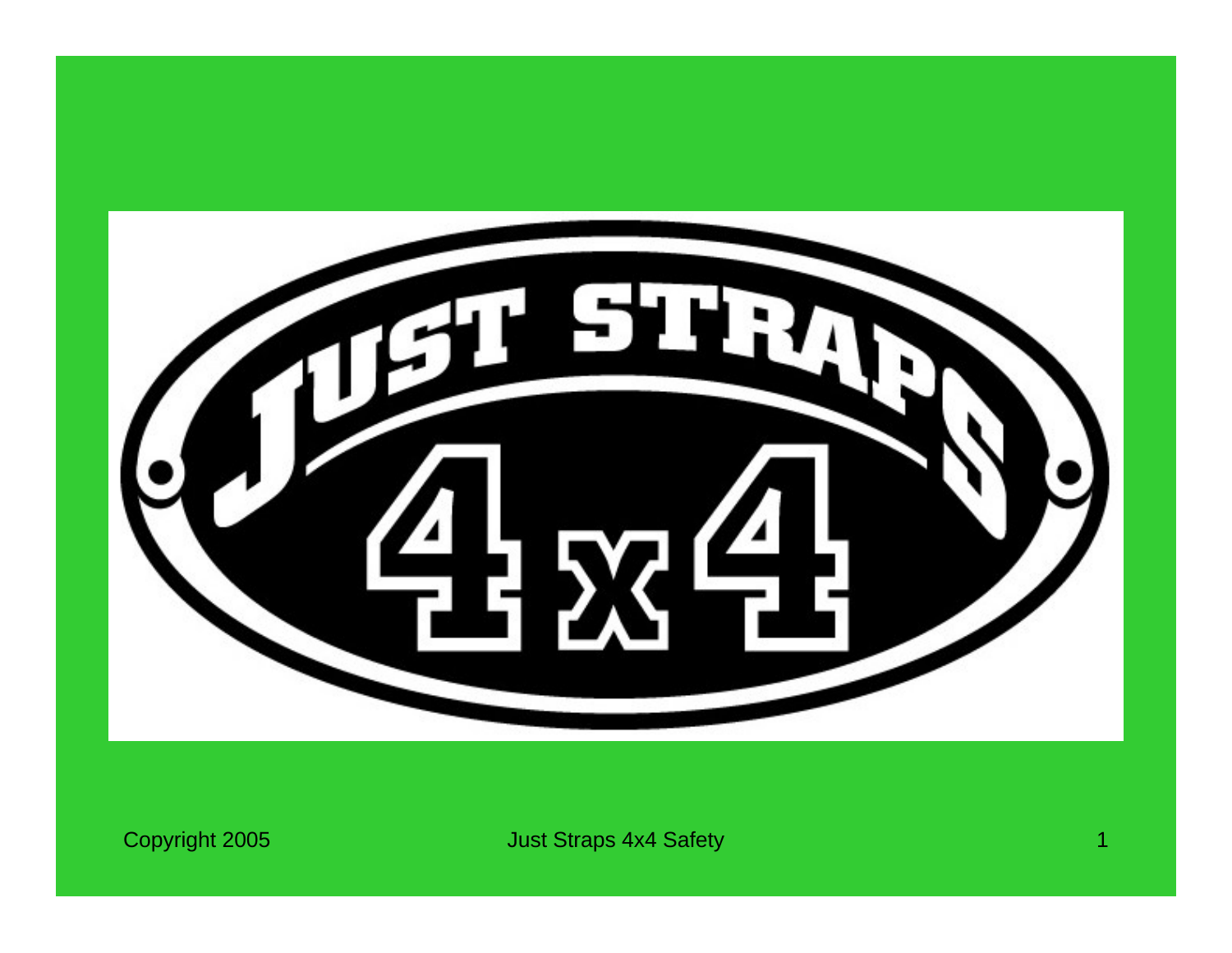

**Copyright 2005** 2 **Just Straps 4x4 Safety** 2 **2**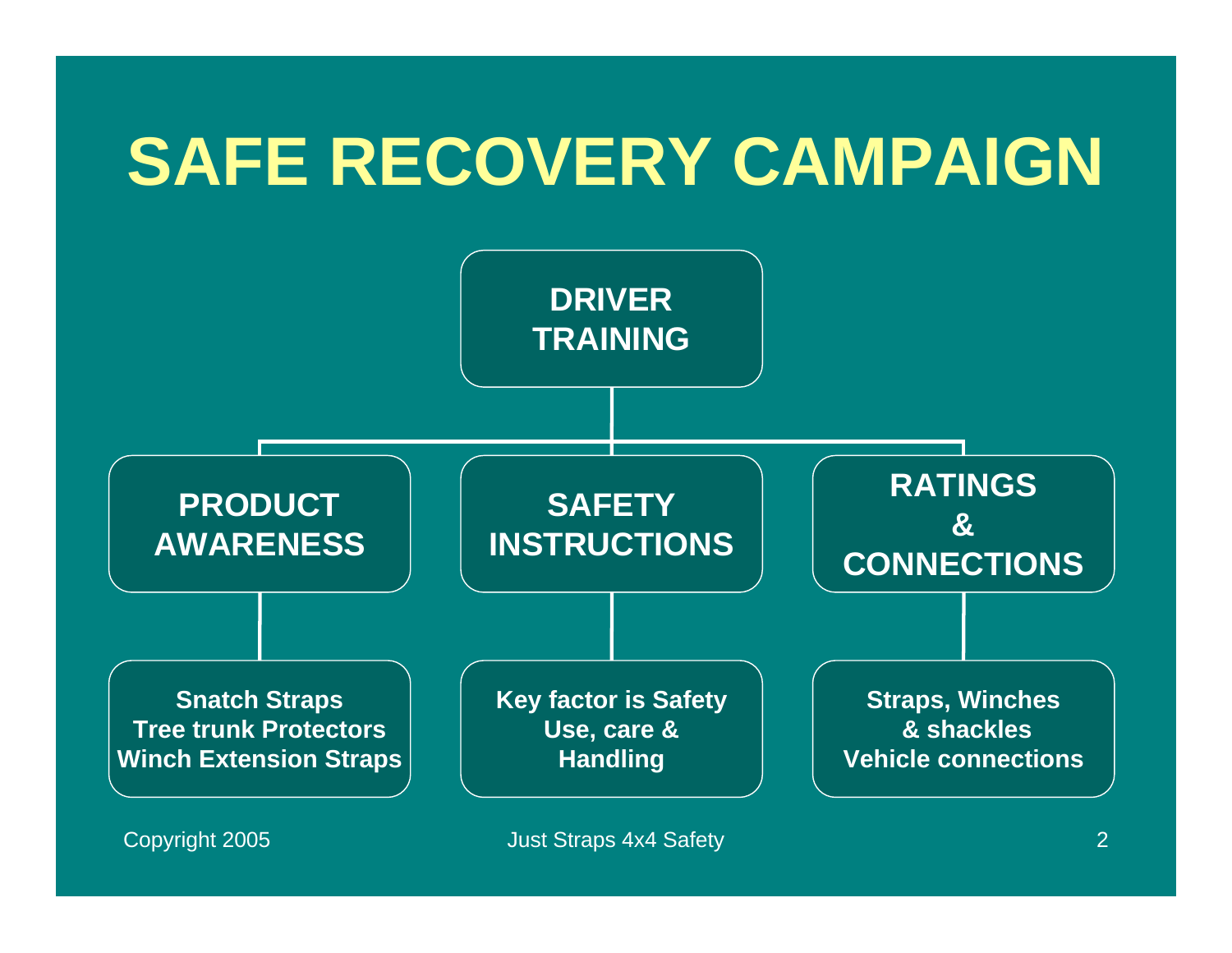## **DRIVER TRAINING**

- Before venturing off road, become familiar with your vehicle.
- Know as much about your vehicle, its capabilities and limitations.
- For first timers, enquire about driver training courses, only by fully accredited operators.
- Understand the techniques and limitations.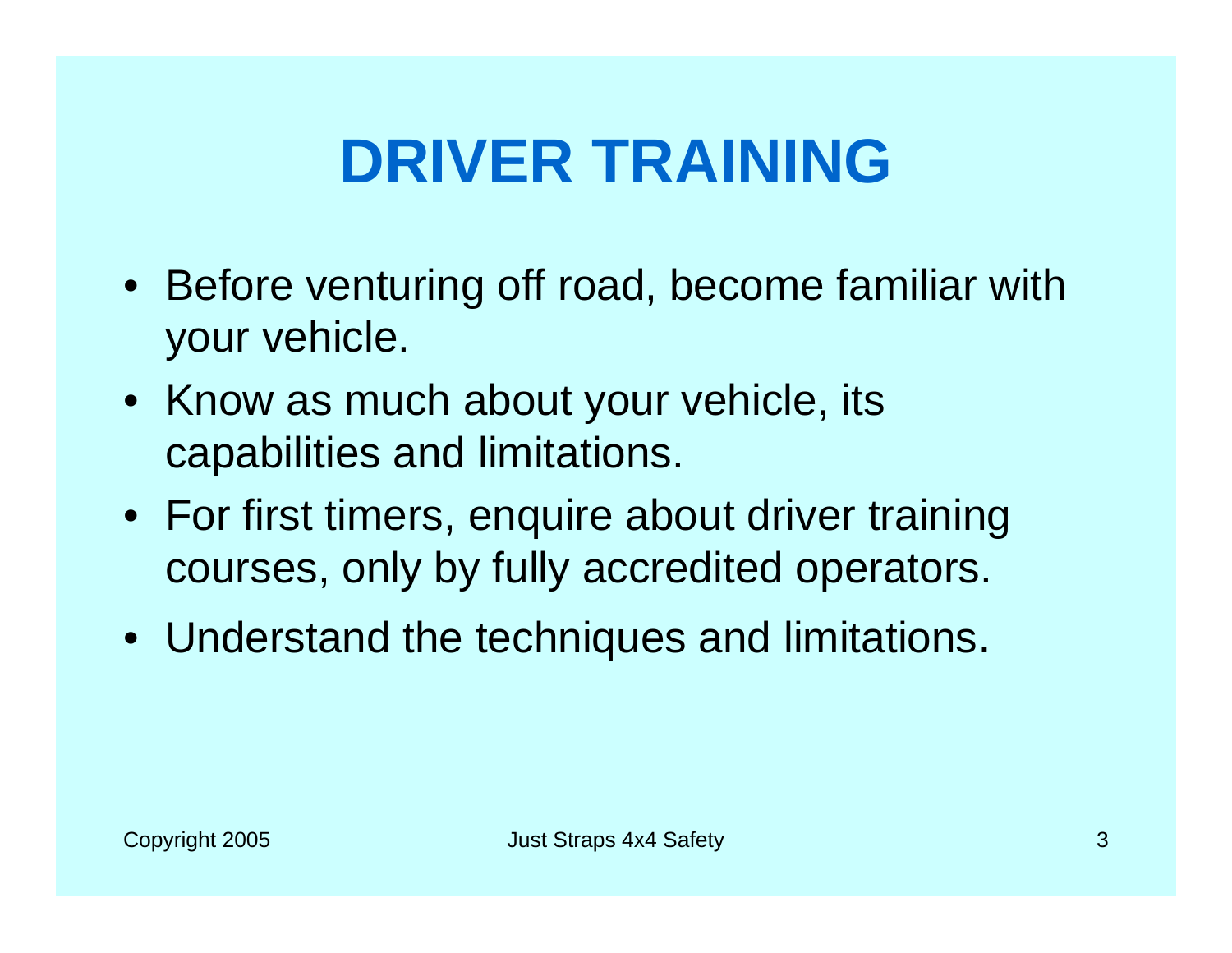# **PRODUCT AWARENESS SNATCH STRAPS**

- These straps can be potentially **dangerous**, great care must be taken at all times.
- To aid in the recovery of a bogged vehicle.
- Designed to stretch when load is applied, it stores (kinetic energy) and transfers this from the towing vehicle to the bogged vehicle.
- Must only be used for their designed purpose.
- Use an appropriate size rated strap that suits your vehicle.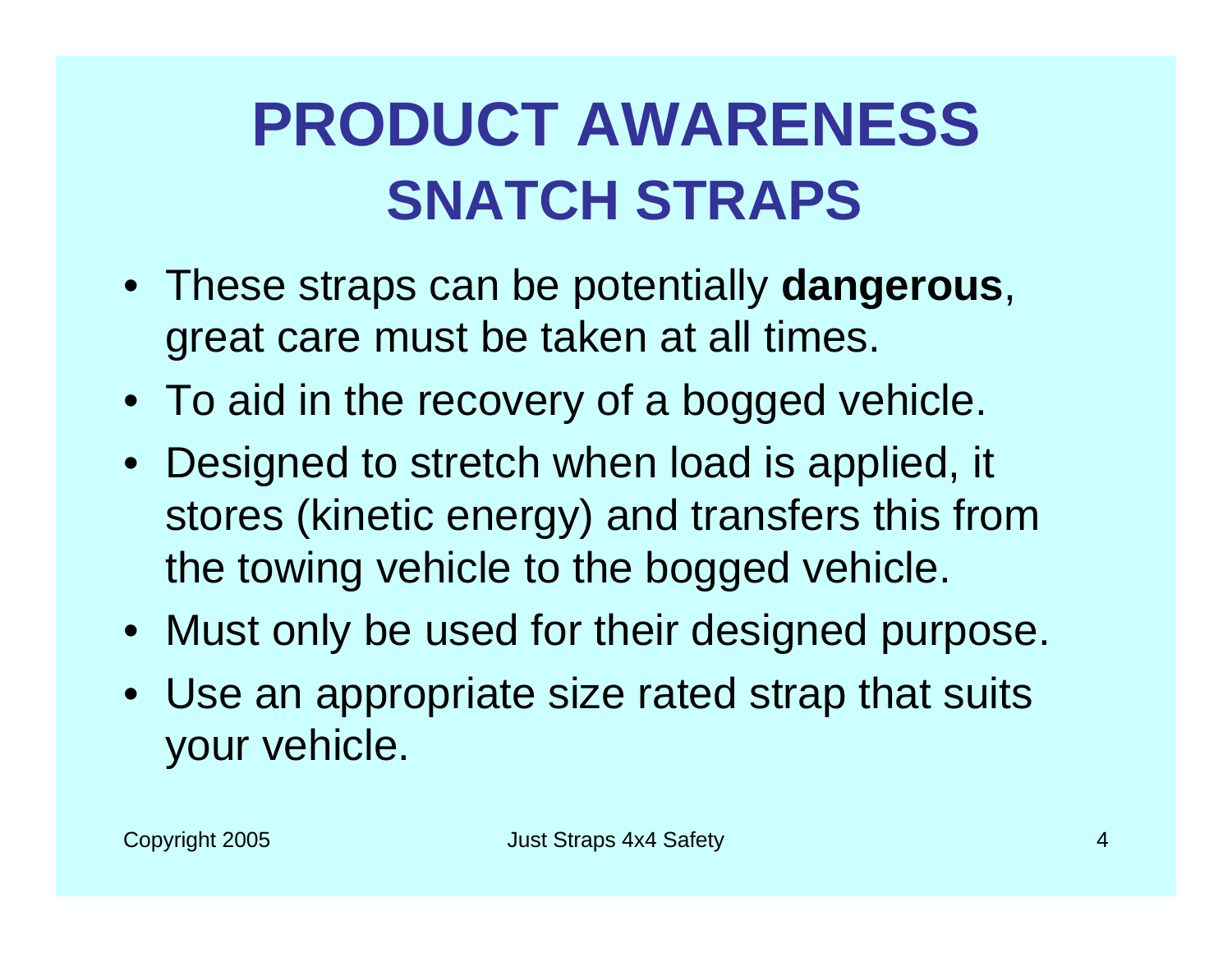## **PRODUCT AWARENESS TREE PROTECTOR STRAPS**

- •They protect the tree from damage or ring barking.
- These straps are used to wrap around the base of a tree for winching purposes.
- Connect the two eyes of the strap with a shackle and in turn connect a winch extension strap to the shackle.
- **Note:** The smaller the angle of the two eyes of the strap in relation to the tree the greater the strength capacity.
- Ensure the correct rating strap is used for the appropriate situation.
- Standard lengths are 3 & 6 metres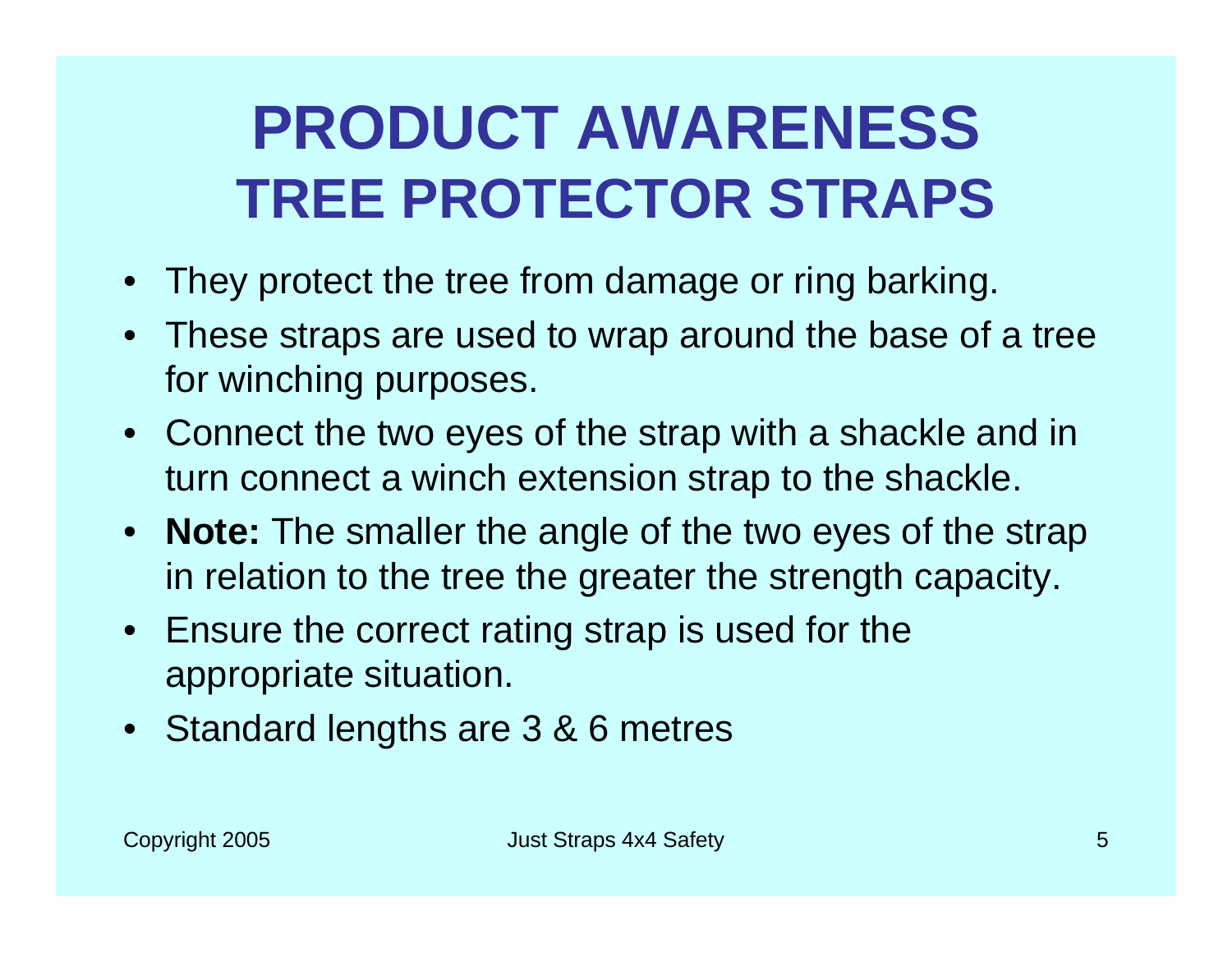#### **PRODUCT AWARENESS WINCH EXTENSION STRAPS**

- These straps are used to extend the length of the cable on your hand or electric winch.
- Can be used in conjunction with a Tree Trunk Protector, etc.
- Ensure the correct rating strap is used for the appropriate situation.
- Standard lengths are 10, 20 & 30 metres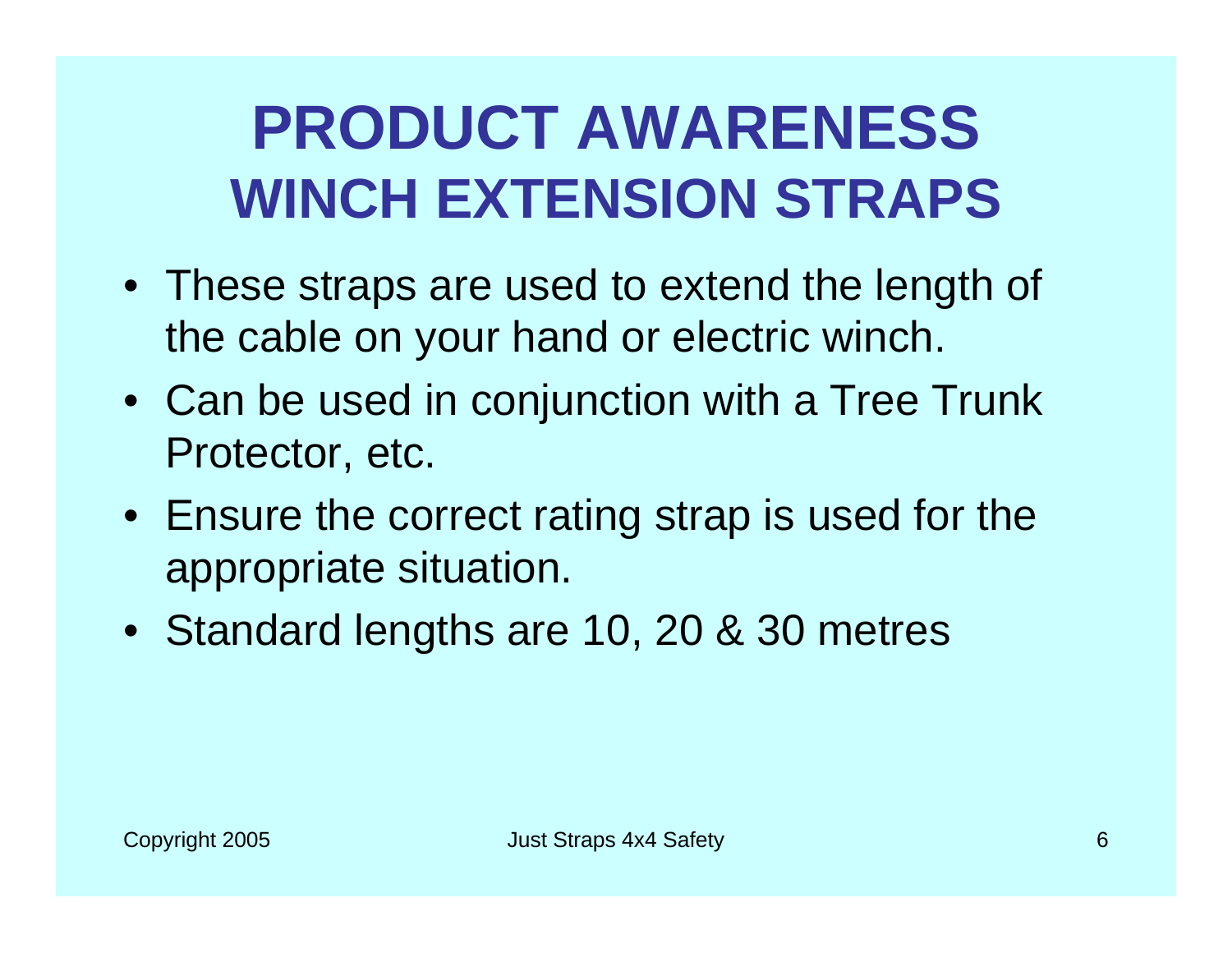# **SAFETY INSTRUCTIONS Key factor is Safety**

- Before implementing any Four Wheel Drive recovery, *please* take a moment to *think* of all the possibilities and the results of your actions.
- Ensure all persons in the immediate vicinity of the vehicles are well clear, at least the same distance away of the longest strap in the opposite direction.
- *No* person is to stand in the direct line of the vehicles when a recovery is in operation.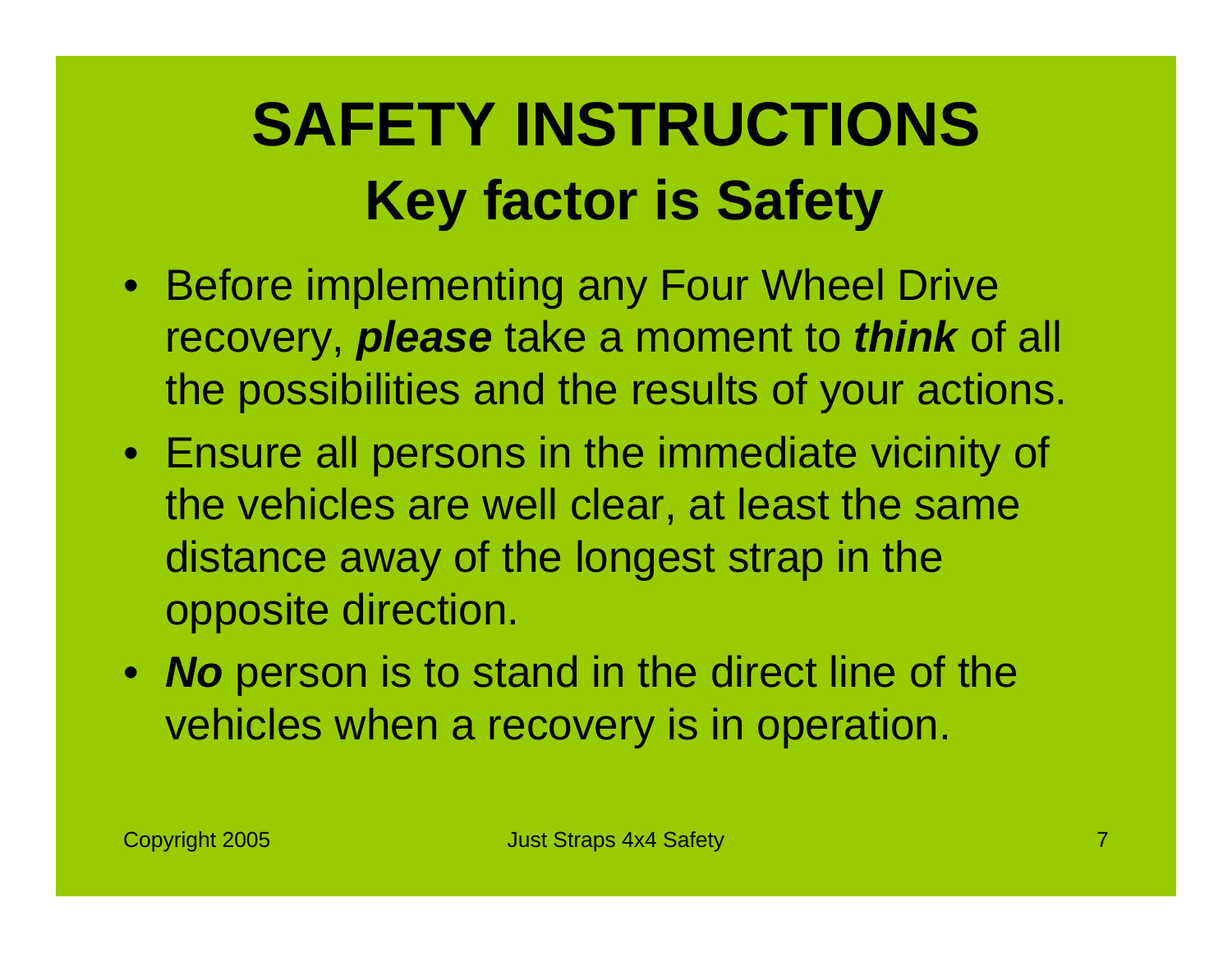# **SAFETY INSTRUCTIONS Use, Care & Handling**

- $\bullet$  Only use the recovery straps for their designed purpose. Each product is different.
- $\bullet$ *Must not* be used for any lifting.
- *Do not* use if damaged in any way.
- $\bullet$ Protect from sharp edges, abrasion.
- $\bullet$ Keep away from any chemicals and out of direct sunlight.
- $\bullet$  Clean dirt, sand, etc from any strap by washing and allow to dry thoroughly.
- A wet and dirty strap will have a distinct reduction in strength.
- $\bullet$  Protect your straps in our specially designed recovery bags, for longer life. Your safe recovery may depend on them one day.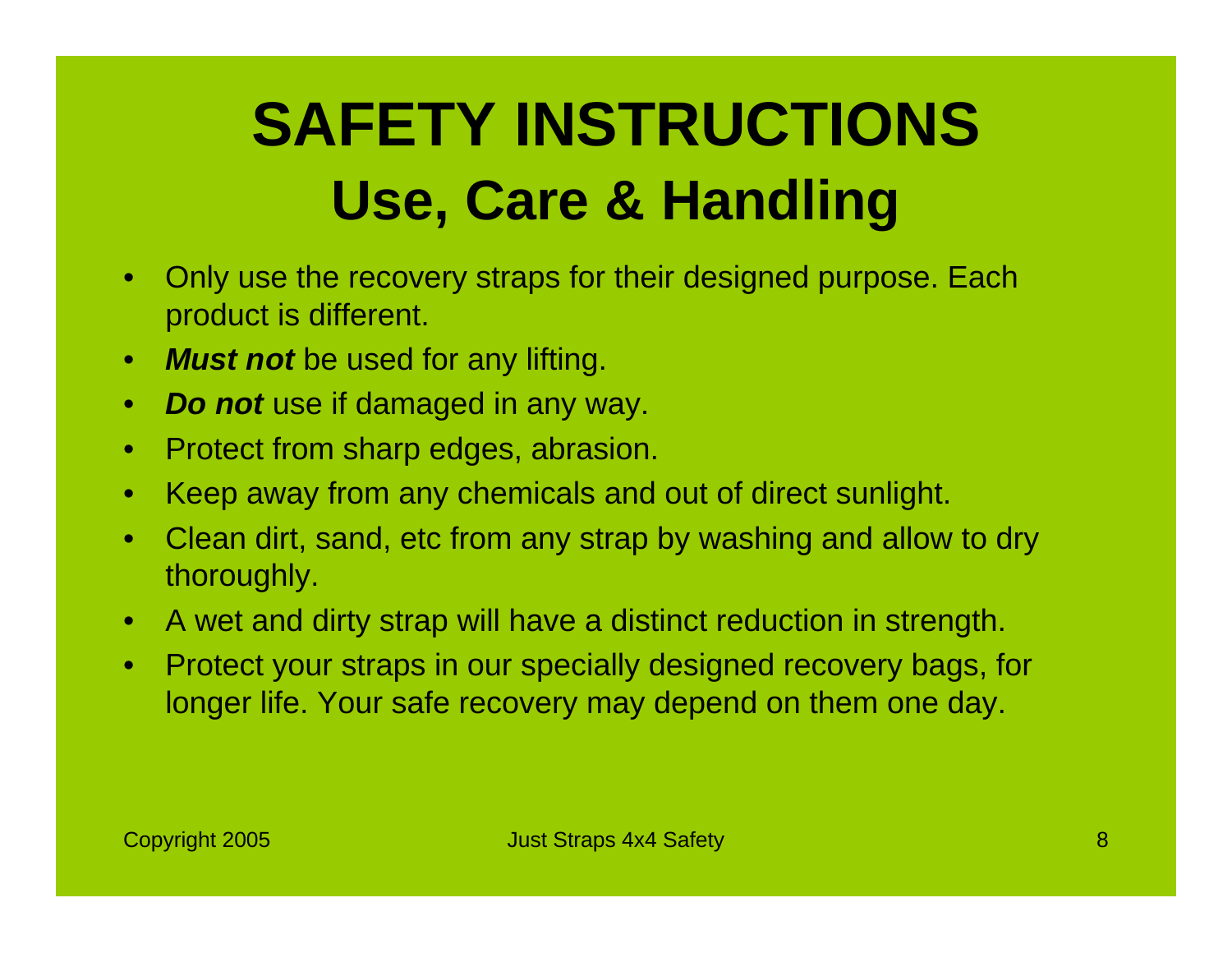#### **RATINGS AND CONNECTIONS Straps, Winches & Shackles**

- •Ensure the appropriate strap is used for the designed purpose.
- $\bullet$ Select the correct ratings to suit.
- •Straps are rated in Kilograms.
- $\bullet$  Winches are rated in pounds(lbs), maximum line pull capacity with *no* safety factor built in.
- $\bullet$  *Caution* must be observed that pounds are almost double the value of kilograms.
- $\bullet$ Never use a shackle to join 2 straps together. Only our Joining strap.
- $\bullet$  Bow Shackles are most commonly used as they are capable of accepting the two eyes of a strap.
- $\bullet$  Use *only* rated shackles, Grade 'S', stamped in tons. These ratings are W.L.L. (working load limit) with a safety factor of 5 : 1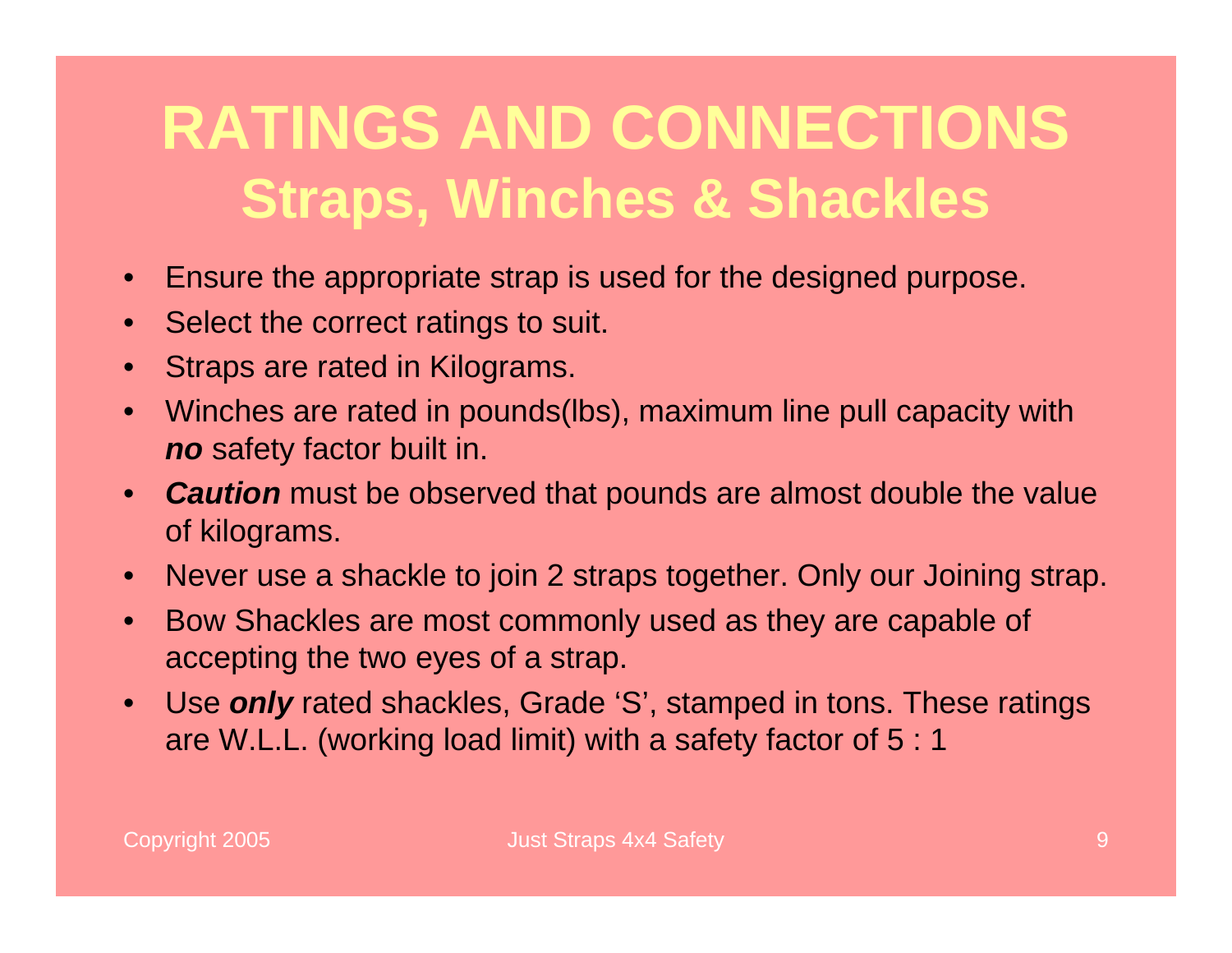#### **RATINGS AND CONNECTIONS Vehicle Connections**

- Make sure all people involved in any Four Wheel Drive recovery know the correct and appropriate connection points to the vehicles.
- Incorrect connection has resulted in many accidents, some serious.
- A tow ball is for towing, *NOT* for recovery.
- Know your vehicle and read the manual.
- If in doubt, contact the vehicle manufacturers for confirmation.